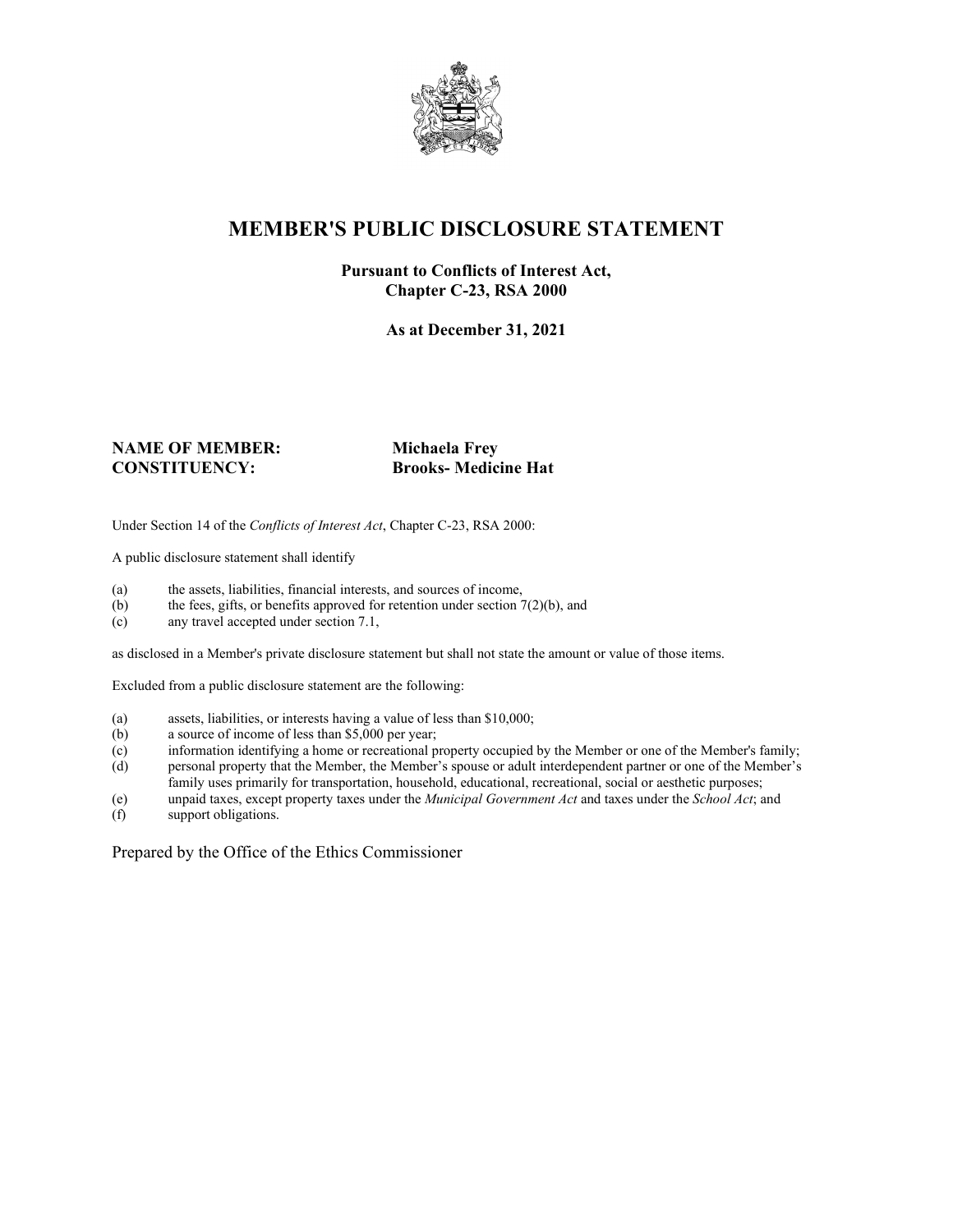## **PUBLIC DISCLOSURE STATEMENT FOR Michaela Frey**

# **FORM 1: MEMBER (Michaela Frey)**

| <b>INCOME</b>                                                                                   |                          |
|-------------------------------------------------------------------------------------------------|--------------------------|
| Source                                                                                          | <b>Nature of Income</b>  |
| <b>Province of Alberta</b>                                                                      | MLA Indemnity            |
| <b>ASSETS</b>                                                                                   |                          |
| <b>Real Property</b>                                                                            | Primary Residence        |
| <b>Bank, Trust Company or Other Financial</b><br><b>Institution</b>                             | <b>TD</b>                |
| <b>Publicly Traded Securities (stocks and bonds)</b><br>and Registered Retirement Savings Plans | n/a                      |
| <b>Canada Savings Bonds, Guaranteed</b><br><b>Investment Certificates</b>                       | <b>RRSP</b>              |
| <b>Mutual Funds</b>                                                                             | n/a                      |
| <b>Annuities and Life Insurance Policies</b>                                                    | MLA Group Plan           |
| <b>Pension Rights</b>                                                                           | n/a                      |
| <b>Other Assets</b>                                                                             | n/a                      |
| <b>Gifts and Personal Benefits</b>                                                              | n/a                      |
| <b>Travel on Non-commercial Aircraft</b>                                                        | n/a                      |
| <b>LIABILITIES</b>                                                                              |                          |
| <b>Mortgages</b>                                                                                | Scotia Bank              |
| <b>Loans or Lines of Credit</b>                                                                 | Student loan, Volkswagon |
| <b>Guarantees</b>                                                                               | n/a                      |
| Other                                                                                           | n/a                      |
| <b>FINANCIAL INTERESTS</b>                                                                      |                          |